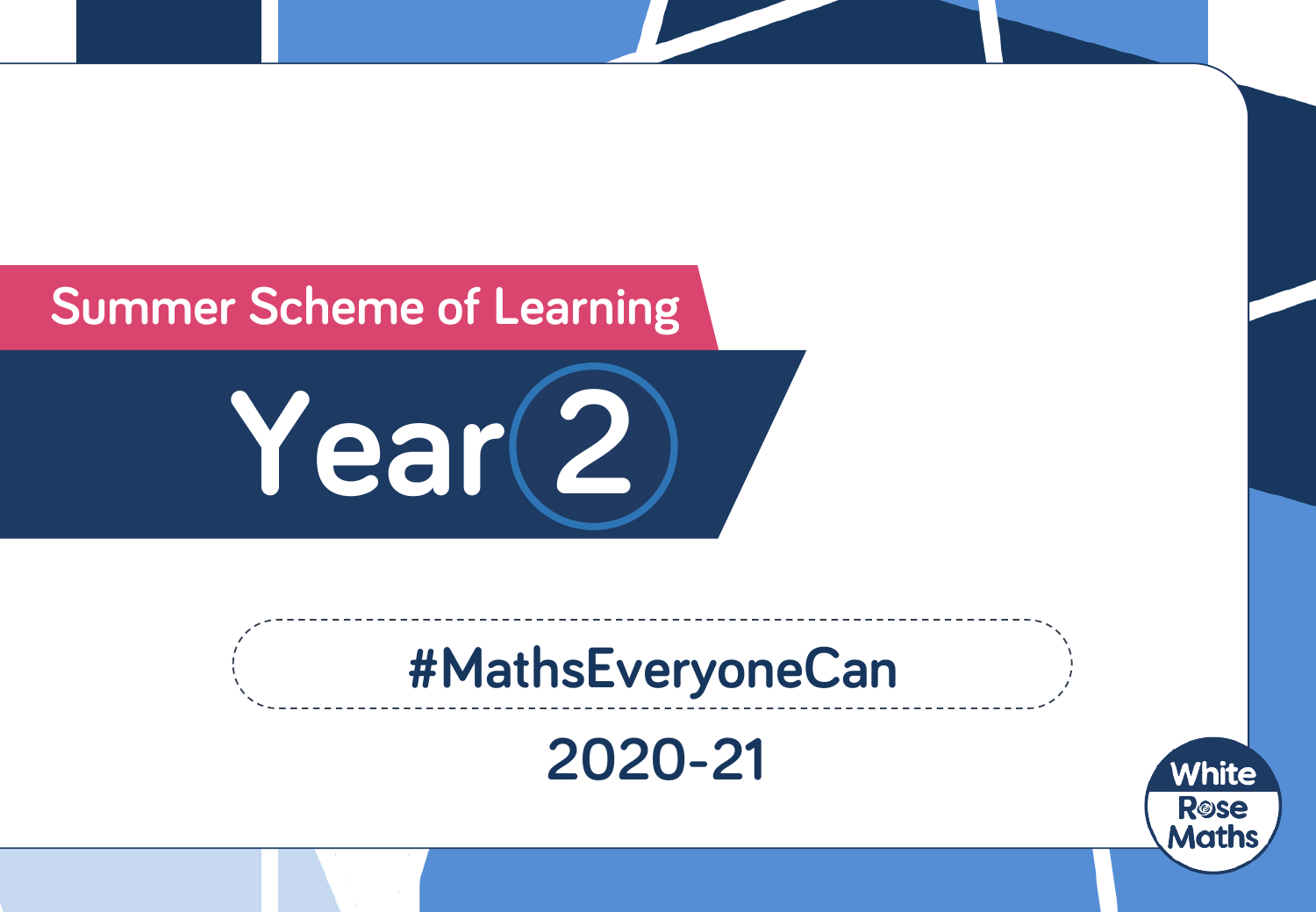

|        | Week 1                                                                                                                   | Week 2 | Week 3 | Week 4 | Week 5                                  | Week 6            | Week 7                                         | Week 8 | Week 9                                                                                         | Week 10                  | Week 11 | Week 12       |  |
|--------|--------------------------------------------------------------------------------------------------------------------------|--------|--------|--------|-----------------------------------------|-------------------|------------------------------------------------|--------|------------------------------------------------------------------------------------------------|--------------------------|---------|---------------|--|
| Autumn | <b>Number: Place Value</b>                                                                                               |        |        |        | <b>Number: Addition and Subtraction</b> |                   |                                                |        | Multiplication<br>Division<br>Number:<br><b>Measurement:</b><br><b>Money</b><br>$\overline{P}$ |                          |         | Consolidation |  |
| Spring | <b>Number: Multiplication and</b><br><b>Division</b>                                                                     |        |        |        |                                         | <b>Statistics</b> | <b>Geometry: Properties of</b><br><b>Shape</b> |        |                                                                                                | <b>Number: Fractions</b> |         |               |  |
| Summer | <b>Measurement:</b><br><b>Geometry:</b><br><b>Position and</b><br><b>Length and</b><br><b>Height</b><br><b>Direction</b> |        |        |        | Consolidation<br>and problem<br>solving |                   | <b>Measurement:</b><br><b>Time</b>             |        | <b>Measurement: Mass,</b><br><b>Capacity and</b><br><b>Temperature</b>                         | Consolidation            |         |               |  |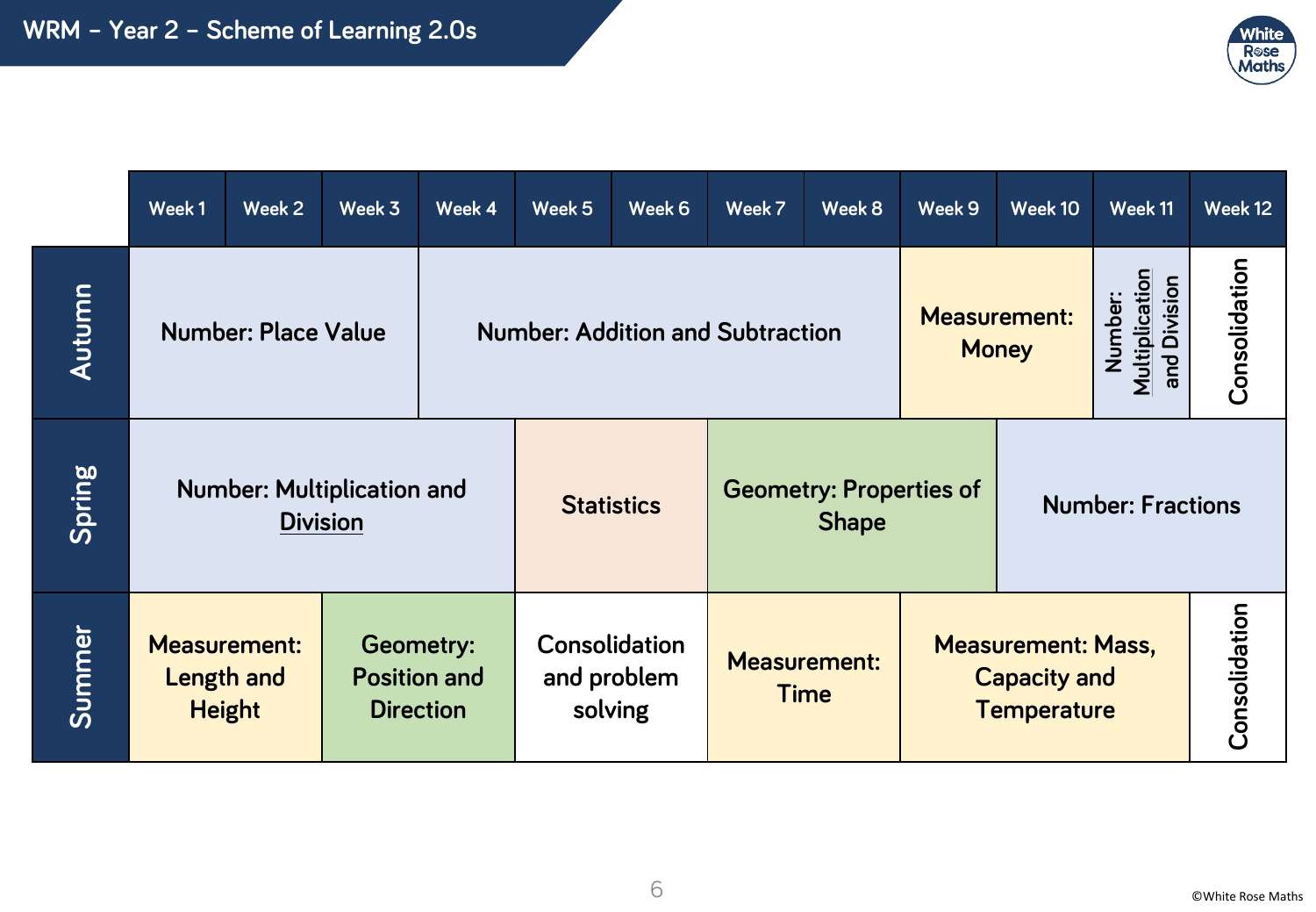#### Year 2 | Summer Term | Week 1 to 2 - Measurement: Length & Height



# **Overview Small Steps**

| Compare lengths and heights  |  |
|------------------------------|--|
| Measure lengths (1)          |  |
| Measure lengths (2)          |  |
| Measure length (cm)          |  |
| Measure length (m)           |  |
| Compare lengths              |  |
| Order lengths                |  |
| Four operations with lengths |  |

### **Notes for 2020/21**

It is important to spend time recapping what is meant by length and height.

Children should revisit the idea of measuring length with nonstandard units such as cubes before moving on to measure length in centimetres and metres.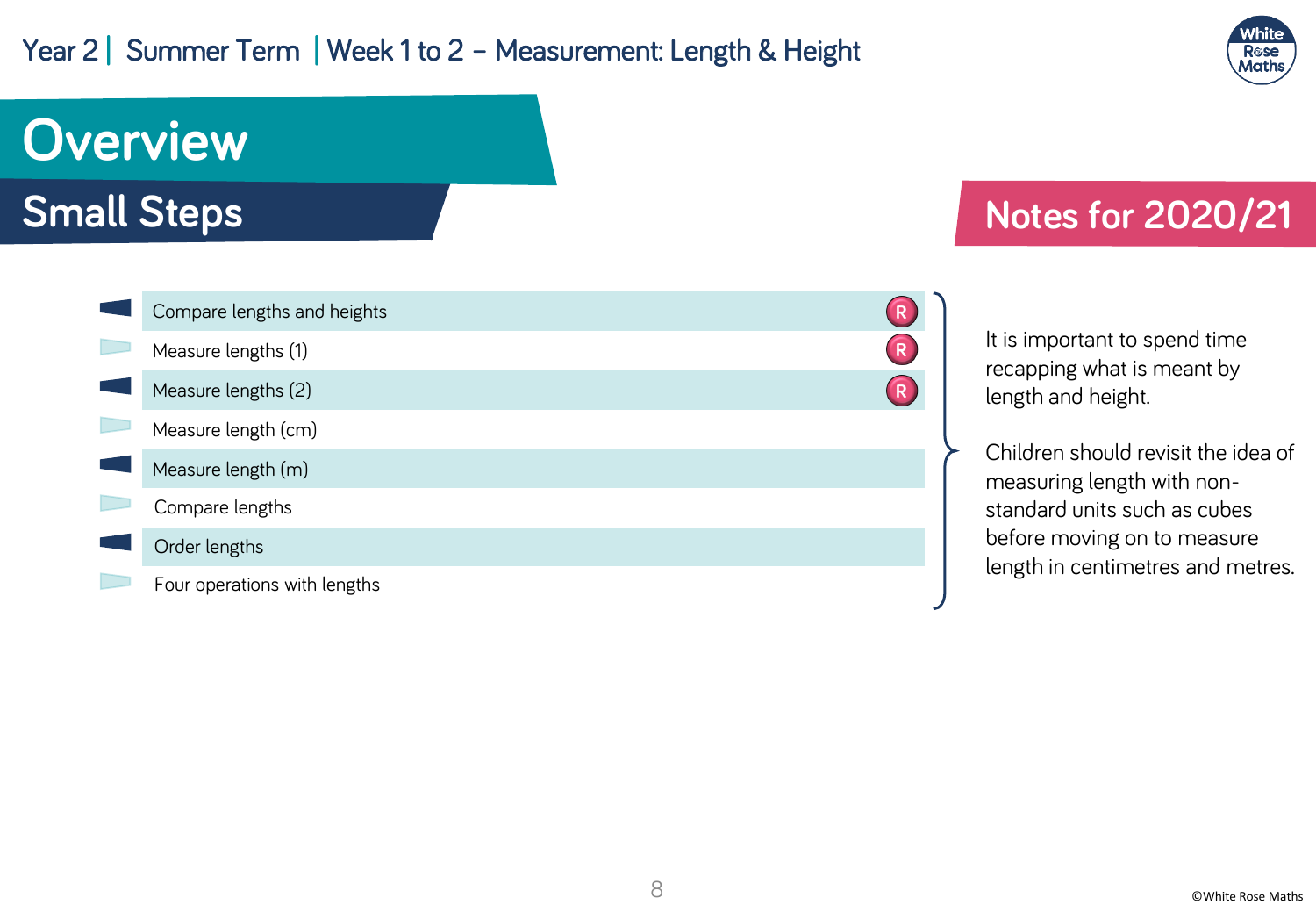#### Year 2 | Summer Term | Week 3 to 4 - Geometry: Position & Direction



# **Overview Small Steps**

| Describe position (1)       |  |
|-----------------------------|--|
| Describe position (2)       |  |
| Describe movement           |  |
| Describe turns              |  |
| Describe movement and turns |  |
| Making patterns with shapes |  |

#### **Notes for 2020/21**

Time should be spent ensuring that children are able to confidently describe position before moving on to look at movements and turns.

The concept of position is quite difficult to grasp especially when taught remotely so children might need to spend a little longer on the basics.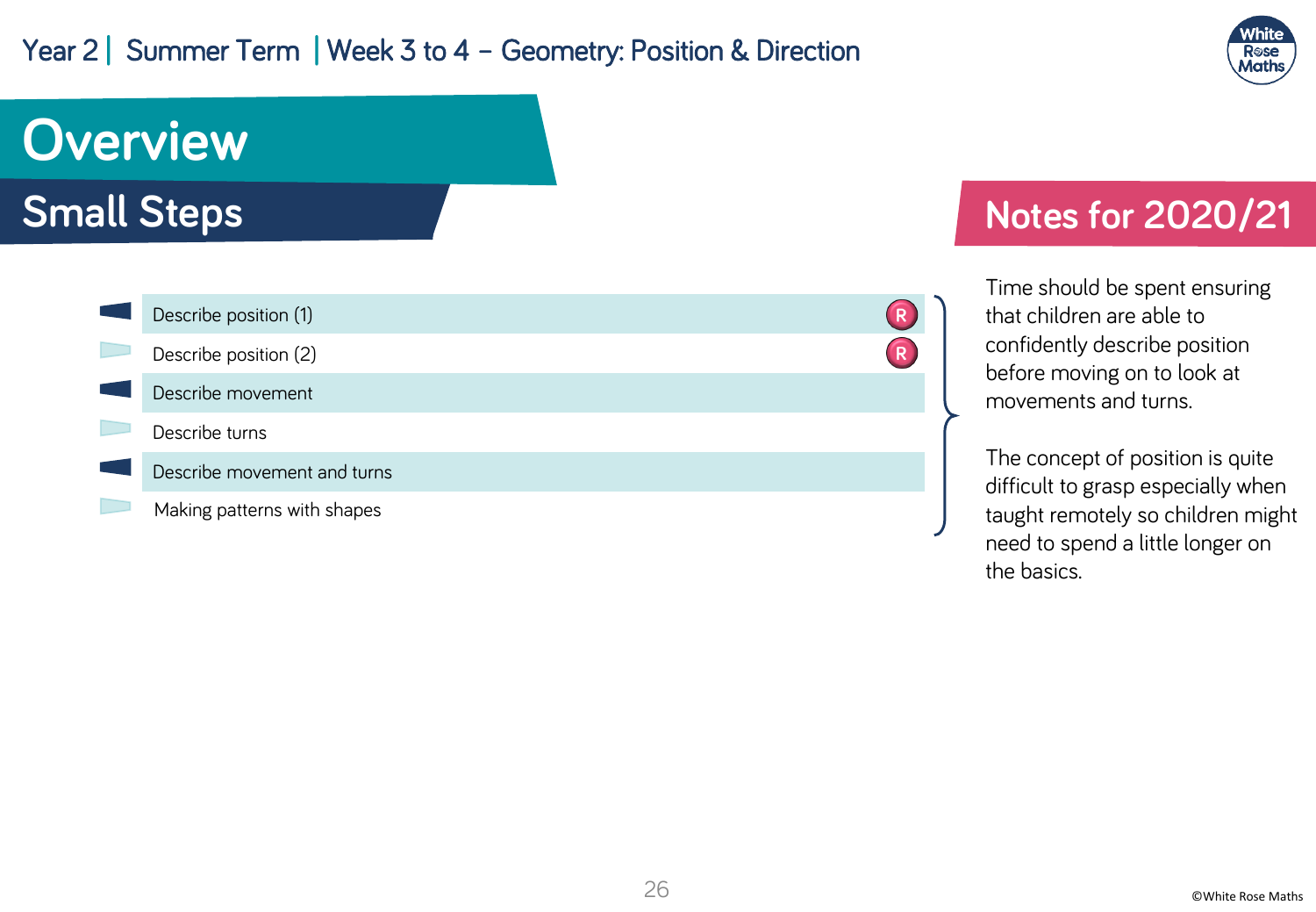#### Year 2 | Summer Term | Week 7 to 8 - Measurement: Time



# **Overview**

**Small Steps**

| Telling time to the hour      |  |
|-------------------------------|--|
| Telling time to the half hour |  |
| O'clock and half past         |  |
| Quarter past and quarter to   |  |
| Telling time to 5 minutes     |  |
| Writing time                  |  |
| Hours and days                |  |
| Find durations of time        |  |
| Compare durations of time     |  |

### **Notes for 2020/21**

Children may have missed the time block in Year 1 making this their first formal experience of telling the time.

Children should revisit the basics specifically focusing on telling the time to the hour and half hour before looking at the two combined.